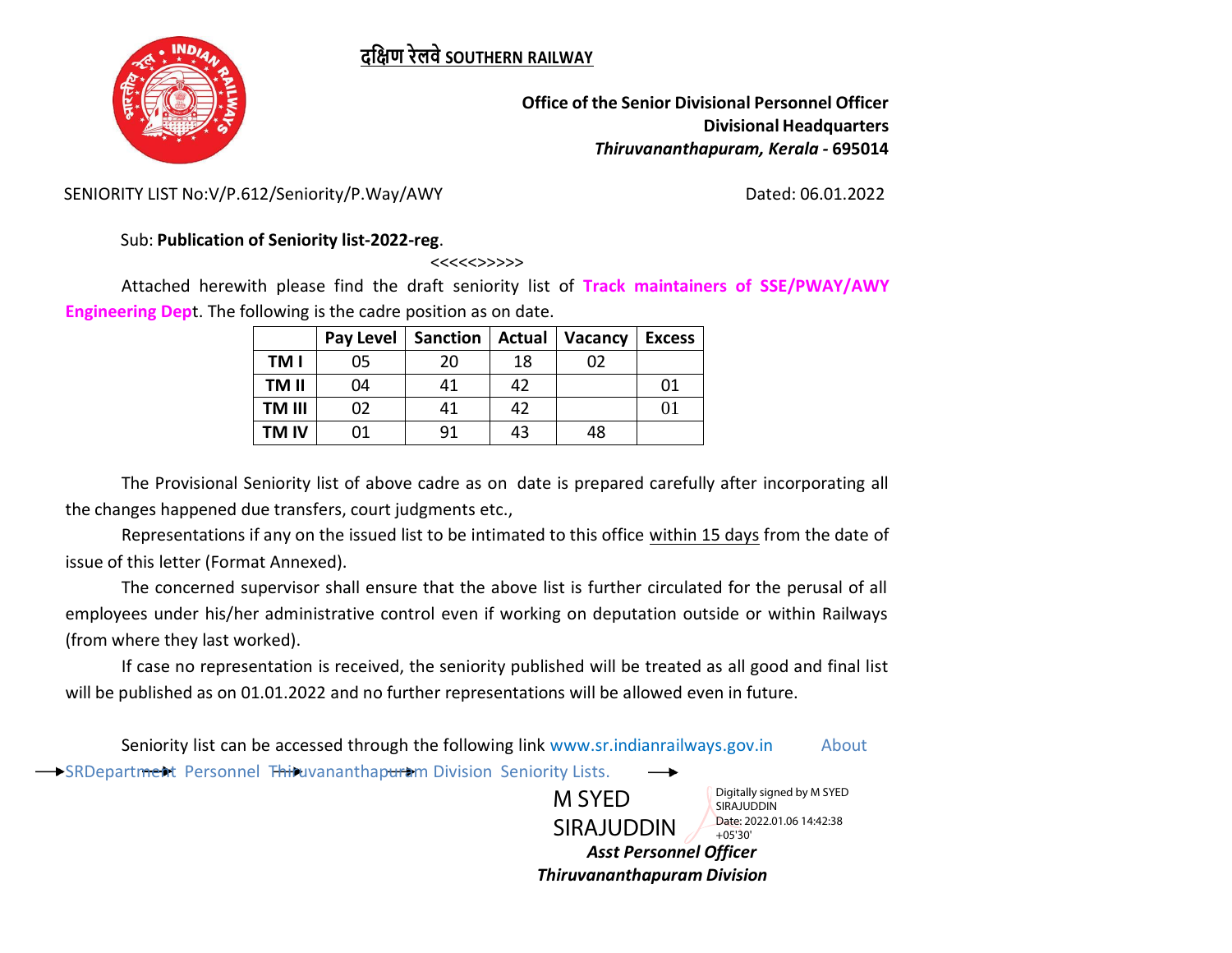Sanction-20

|       |                |          |                      |        |               |           |            | Date of appointment | Date of entry           |                                   |
|-------|----------------|----------|----------------------|--------|---------------|-----------|------------|---------------------|-------------------------|-----------------------------------|
| SL.no | <b>HRMS ID</b> | PFNo     | Name of the employee | Design | Date of birth | Comm.     | <b>CPC</b> | Regular             | in the present<br>grade | Remarks                           |
|       | <b>MASNPQ</b>  | 04218504 | P P Shanmukhan       | TM-I   | 25.12.1966    | <b>ST</b> |            | 08-08-1990          | 17.10.15                |                                   |
| 2     | <b>QKIMAH</b>  | 04216416 | K S Viswanath        | TM-I   | 30.5.1968     |           |            | 02-12-1986          | 1710.15                 |                                   |
| 3     | <b>BOISHH</b>  | 04292169 | Winston Robert Jose  | TM-I   | 27.3.1966     | <b>ST</b> |            | 03-04-1997          | 19.10.15                |                                   |
| 4     | <b>YELRZB</b>  | 00297203 | P P Varghese         | TM-I   | 14-05-1962    |           | 19-08-1984 | 18-06-1993          | 20-05-17                |                                   |
| 5     | <b>BNUOOY</b>  | 00297150 | C V Prakasan         | TM-I   | 25-12-1965    |           | 21-08-1984 | 18-06-1993          | 27-05-17                |                                   |
| 6     | <b>EGAZUA</b>  | 00297010 | P P George           | TM-I   | 03-04-1962    |           | 19-08-1984 | 29-05-1993          | 20-05-17                |                                   |
| 7     | <b>AZHNYR</b>  | 8MAS1001 | William Sam Son Raj  | TM-I   | 13-08-1974    | <b>ST</b> |            | 23.7.08             | 20-05-17                | Came on one way transfer from MAS |
|       |                |          |                      |        |               |           |            | 20-04-10            |                         | division                          |
| 8     | <b>GUKODU</b>  | 00297252 | T J Sebi             | TM-I   | 19-04-1964    |           | 20.08.1984 | 21-07-1993          | 19-09-18                |                                   |
| 9     | <b>NKGDZF</b>  | 00296960 | M A James            | TM-I   | 20-05-1964    |           | 11-08-1984 | 21-06-1993          | 08.03.19                |                                   |
| 10    | <b>OXIQEP</b>  | 00297227 | P O Varkey           | TM-I   | 25-10-1962    |           | 17-10-1984 | 30-04-1993          | 08.03.19                |                                   |
| 11    | <b>FQTHKD</b>  | 00297306 | P D Johnson          | TM-I   | 04-09-1962    |           | 17-10-1984 | 22-06-1993          | 08.03.19                |                                   |
| 12    | <b>RPFFLQ</b>  | 08F00696 | Jagannath Dora       | TM-I   | 25-06-1977    | <b>ST</b> |            | 09-07-2008          | 08.03.19                |                                   |
| 13    | <b>LWEFGC</b>  | 08F00675 | P.J.Baiju            | TM-I   | 15-05-1981    | <b>SC</b> |            | 12-06-2008          | 08.03.19                |                                   |
| 14    | NMJZMZ         | 00297008 | P D Varghese         | TM-I   | 31-05-1966    |           | 15-10-1984 | 04-05-1993          | 09.12.20                |                                   |
| 15    | <b>QKFWKE</b>  | 00297320 | C T Thomas           | TM-I   | 20-05-1963    |           | 23-10-1984 | 30-04-1993          | 09.12.20                |                                   |
| 16    | <b>OQUPNI</b>  | 00297410 | K V Jacob            | TM-I   | 05-01-1963    |           | 20-10-1984 | 30-04-1993          | 09.12.20                |                                   |
| 17    | <b>GZBLAO</b>  | 12F84849 | Subodh Kumar Dhusia  | TM-I   | 20-06-1985    | <b>SC</b> |            | 27-03-2012          | 09.12.20                |                                   |
| 18    | <b>AOHNAG</b>  | 12F25421 | Srikant Paswan       | TM-I   | 10-05-1983    | <b>SC</b> |            | 03-05-2012          | 09.12.20                |                                   |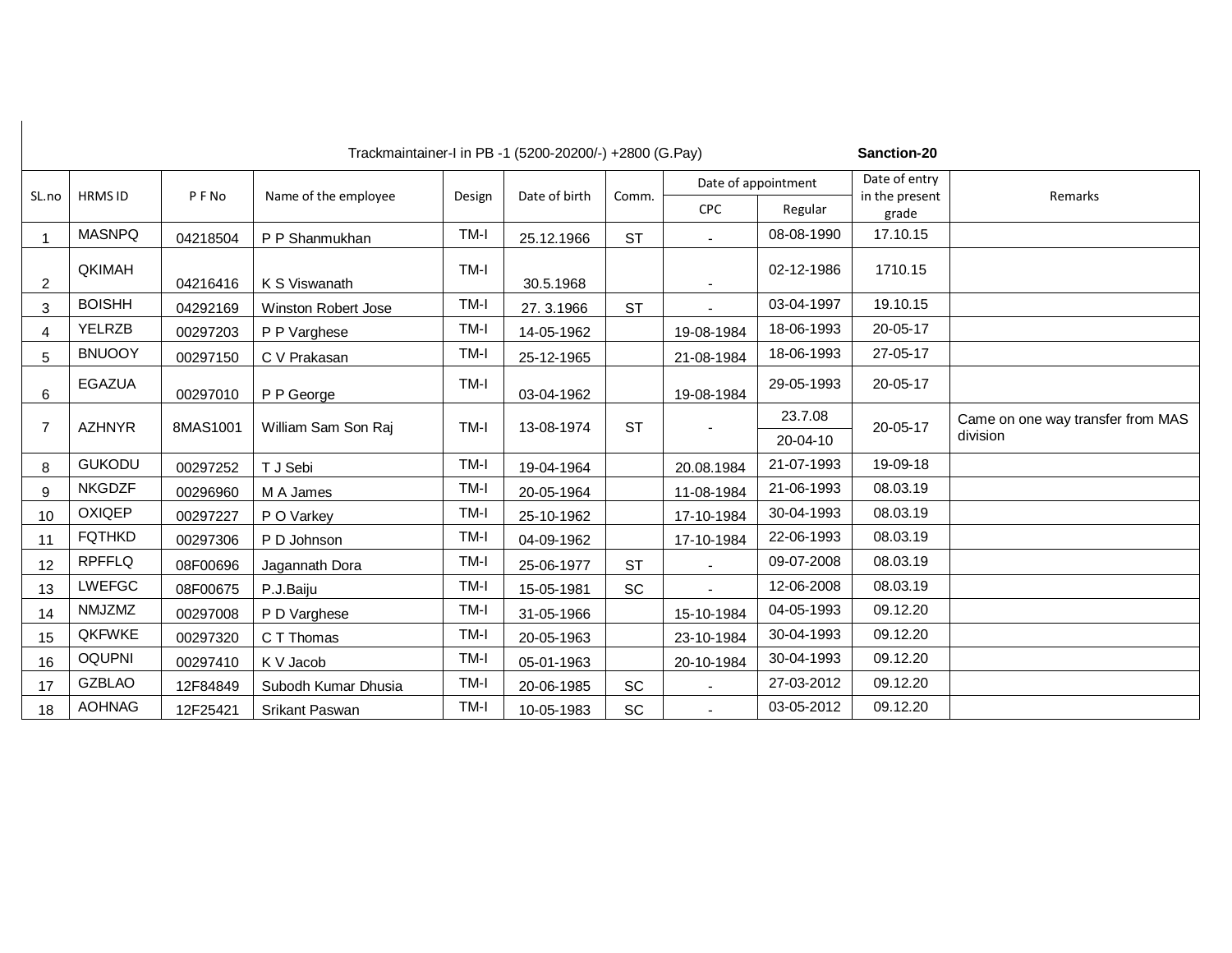|                | Trackmaintainer-II in PB -1 (5200-20200/-) +2400 (G.Pay)<br>Sanction-41 |          |                        |        |                     |           |                          |               |                         |                                                                    |  |  |
|----------------|-------------------------------------------------------------------------|----------|------------------------|--------|---------------------|-----------|--------------------------|---------------|-------------------------|--------------------------------------------------------------------|--|--|
|                | <b>HRMS ID</b>                                                          |          |                        |        | Date of appointment |           |                          | Date of entry |                         |                                                                    |  |  |
| SL.no          |                                                                         | PFNo     | Name of the employee   | Design | Date of birth       | Comm.     | <b>CPC</b>               | Regular       | in the<br>present grade | Remarks                                                            |  |  |
| 1              | <b>CAGYTI</b>                                                           | 00297070 | M.A.Varkey             | TM-II  | 21-01-1964          |           | 18-09-1984               | 18-06-1993    | 10.12.15                | on deputation under Dy.CE/CN/ERS                                   |  |  |
| 2              |                                                                         | 00314754 | P.Ashokan              | TM-II  | 25-04-1964          |           | 09-03-1986               | 21-07-1993    | 10.12.15                | on deputation under Dy.CE/CN/ERS                                   |  |  |
| 3              | <b>WDZNLT</b>                                                           | 12F84846 | Poonya Ram Meena       | TM-II  | 12-12-1976          | <b>ST</b> |                          | 23-03-2012    | 25.11.16                |                                                                    |  |  |
| 4              | <b>EIKCEB</b>                                                           | 12F19169 | Rajesh Kumar Choudhary | TM-II  | 07-05-1986          | <b>SC</b> | $\blacksquare$           | 04-05-2012    | 25.11.16                |                                                                    |  |  |
| 5              | <b>FQEOJI</b>                                                           | 12F59145 | M M Rekha              | TM-II  | 15-05-1987          | SC        |                          | 13-12-2012    | 16.12.16                |                                                                    |  |  |
| 6              | <b>NBILKJ</b>                                                           | 04291542 | V.V.Usha               | TM-II  | 15-06-1962          |           | 03.03.1997               | 31.03.1997    | 10.11.18                |                                                                    |  |  |
| $\overline{7}$ | <b>FMYPNX</b>                                                           | 04F00293 | K K Sathyan            | TM-II  | 10-07-1962          |           |                          | 13.10.2004    | 10.11.18                |                                                                    |  |  |
| 8              | ZEYQQT                                                                  | 08F00392 | V.A.Hydros             | TM-II  | 02-02-1964          |           | $\blacksquare$           | 29-05-2008    | 08.03.19                |                                                                    |  |  |
| 9              | <b>UULCCS</b>                                                           | 08F00405 | V A.Kamarudeen         | TM-II  | 30-05-1965          |           | $\sim$                   | 31-05-2008    | 08.03.19                |                                                                    |  |  |
| 10             | QMMQSH                                                                  | 08F00567 | P.P.Anilkumar          | TM-II  | 07-03-1967          |           | $\blacksquare$           | 02-06-2008    | 08.03.19                |                                                                    |  |  |
| 11             | <b>CFUXPE</b>                                                           | 08F00398 | <b>B.H.Rahim</b>       | TM-II  | 16-03-1967          |           |                          | 29-05-2008    | 08.03.19                |                                                                    |  |  |
| 12             | <b>RQANHY</b>                                                           | 08F00393 | K.A.Jaleel             | TM-II  | 22-01-1971          |           |                          | 29-05-2008    | 08.03.19                |                                                                    |  |  |
| 13             | <b>MXARSX</b>                                                           | 08F00395 | T.Sabu                 | TM-II  | 20-04-1971          |           | $\blacksquare$           | 29-05-2008    | 08.03.19                |                                                                    |  |  |
| 14             | <b>IMYCCC</b>                                                           | 08F00564 | C.M.Sajeevan           | TM-II  | 08-05-1971          |           | $\frac{1}{2}$            | 02-06-2008    | 08.03.19                |                                                                    |  |  |
| 15             | <b>JJRKCQ</b>                                                           | 08F00401 | V.S.Remesh             | TM-II  | 30-11-1971          |           |                          | 30-05-2008    | 08.03.19                |                                                                    |  |  |
| 16             | <b>NYAQUJ</b>                                                           | 08f00565 | K.A.Nassar             | TM-II  | 09-01-1974          |           |                          | 02-06-2008    | 08.03.19                |                                                                    |  |  |
| 17             | <b>MSLJRU</b>                                                           | 08F00386 | V.R.Gireesh            | TM-II  | 18-03-1979          |           |                          | 29-05-2008    | 08.03.19                |                                                                    |  |  |
| 18             | <b>DQAPSS</b>                                                           | 08F00396 | M.V.Vijesh             | TM-II  | 05-05-1983          |           |                          | 29-05-2008    | 08.03.19                |                                                                    |  |  |
| 19             | <b>YNGTMX</b>                                                           | 08F00560 | V.B.Riyas              | TM-II  | 05-01-1986          |           |                          | 02-06-2008    | 08.03.19                |                                                                    |  |  |
| 20             | <b>UNNBTT</b>                                                           | 08F00400 | C.M.Remesh             | TM-II  | 18-05-1987          |           |                          | 30-05-2008    | 08.03.19                |                                                                    |  |  |
| 21             | <b>OYLTCN</b>                                                           | 12F84844 | Madan Lal meena        | TM-II  | 10-07-1985          | <b>ST</b> | $\blacksquare$           | 23-03-2012    | 08.03.19                |                                                                    |  |  |
| 22             | <b>ACNUUY</b>                                                           | 12F84845 | Lakha Ram Meena        | TM-II  | 10-08-1988          | <b>ST</b> | $\overline{\phantom{a}}$ | 23-03-2012    | 08.03.19                |                                                                    |  |  |
| 23             | <b>YDHFCD</b>                                                           | 12F17136 | Hem Raj Meena          | TM-II  | 20-06-1982          | <b>ST</b> | $\overline{\phantom{a}}$ | 29-03-2012    | 08.03.19                |                                                                    |  |  |
| 24             | <b>SPYPMF</b>                                                           | 13F59142 | K.P.Bismi              | TM-II  | 23.01.90            | SC        | $\blacksquare$           | 5.4.2013      | 08.03.19                |                                                                    |  |  |
| 25             | <b>SCEENA</b>                                                           | 12F19166 | Raghu Nandan Kumar     | TM-II  | 31-12-1983          |           | $\overline{\phantom{a}}$ | 28-02-2012    | 28.12.20                |                                                                    |  |  |
| 26             | WAXEXS                                                                  | 12F84853 | Laxmikant Balakadas    | TM-II  | 04-08-1980          | SC        | $\blacksquare$           | 24-03-2012    | 30.12.20                |                                                                    |  |  |
| 27             | <b>MYAKOS</b>                                                           | 12F19165 | Jinu Paul              | TM-II  | 19-12-1986          |           |                          | 26-03-2012    | 29.12.20                |                                                                    |  |  |
| 28             | <b>BHTEQI</b>                                                           | 13F59140 | N.K.Viji               | TM-II  | 25.5.84             | <b>SC</b> | $\blacksquare$           | 02.5.2013     | 29.12.20                |                                                                    |  |  |
| 29             | <b>HSUBAN</b>                                                           | 12F84847 | Vinit Kumar            | TM-II  | 20-07-1977          |           |                          | 30-03-2012    | 18.01.21                |                                                                    |  |  |
| 30             | <b>AOLFLD</b>                                                           | 08F00371 | V A Salam              | TM-II  | 02-05-1970          |           |                          | 02.06.2008    | 28.12.20                | Came on one way transfer from<br>P.Way/ERS and reported to AWY on  |  |  |
|                |                                                                         |          |                        |        |                     |           |                          | 10-04-2012    |                         | 10.4.12                                                            |  |  |
|                | <b>KOETWP</b>                                                           | 08F00648 |                        |        | 04-03-1966          |           |                          | 16.06.2008    | 28.12.20                | Came on one way transfer from<br>P.Way/KTYM and reported to AWY on |  |  |
| 31             |                                                                         |          | T K Mani               | TM-II  |                     |           |                          | 17.4.12       |                         | 17.04.12                                                           |  |  |
| 32             |                                                                         |          |                        |        |                     |           |                          | 02.06.2008    |                         | Came on one way transfer from                                      |  |  |
|                | <b>TTLULN</b>                                                           | 08F00411 | C M Hashim             | TM-II  | 23-01-1972          |           |                          | 18.4.12       | 28.12.20                | P.Way/KTYM and reported to AWY on<br>18.04.12                      |  |  |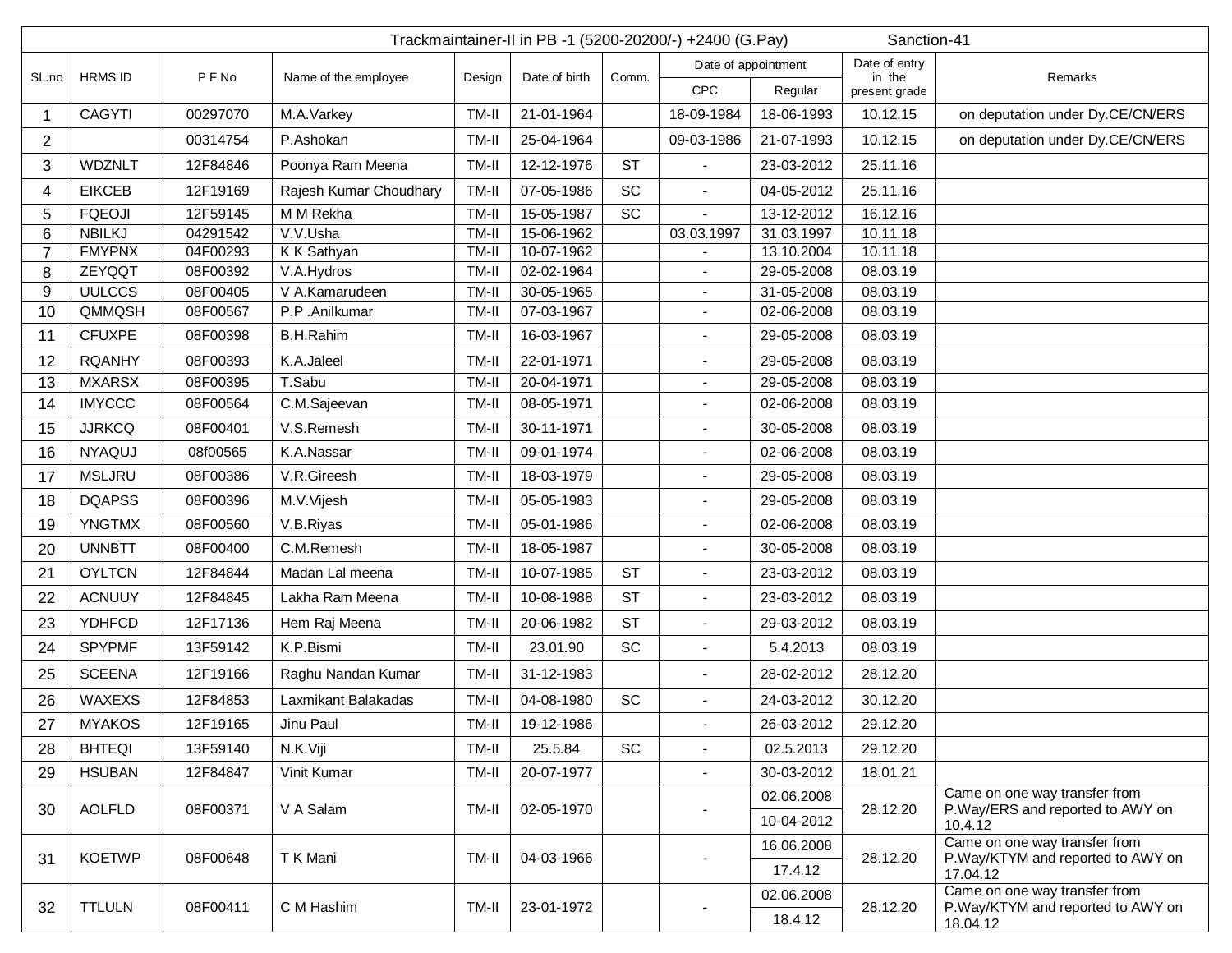## Page-2 بالتالية المستقلة المستقلة المستقلة المستقلة المستقلة المستقلة المستقلة المستقلة المستقلة المستقلة المس

| SL.no | <b>HRMS ID</b> | PFNo        | Name of the employee | Design | Date of birth | Comm.     |                          | Date of appointment |          | Remarks                                                                         |
|-------|----------------|-------------|----------------------|--------|---------------|-----------|--------------------------|---------------------|----------|---------------------------------------------------------------------------------|
| 33    | WCFOQU         | 12F25426    | Lakshman Kumar sah   | TM-I   | 08-06-1987    |           |                          | 25-04-2012          | 28.12.20 |                                                                                 |
| 34    | <b>OGOOFR</b>  | 15F48564    | C.U.Balu             | TM-I   | 12.05.1990    | <b>SC</b> |                          | 26.02.2015          | 28.12.20 | Appointed as Ty. Trackman w.e.f 26.2.15<br>and attained 10th pass w.e.f 10.6.15 |
|       |                |             |                      |        |               |           |                          | 10.6.2015           |          |                                                                                 |
| 35    | <b>JJXTEH</b>  | 12F25425    | <b>Srikant Kumar</b> | TM-I   | 15-01-1986    |           | $\overline{\phantom{0}}$ | 25-04-2012          | 29.11.21 |                                                                                 |
| 36    | <b>HWFHSP</b>  | 12F01806    | P.I.ljas             | TM-I   | 15-04-1992    |           |                          | 14-06-2012          | 30.11.21 |                                                                                 |
| 37    | <b>GPDUNE</b>  | 12F01810    | N.S.Satheesh Kumar   | TM-I   | 04-05-1985    |           |                          | 14-06-2012          | 29.11.21 |                                                                                 |
| 38    | <b>UQHZLQ</b>  | 12F01985    | Dinto Poulose        | TM-II  | 06-09-1987    |           | $\overline{\phantom{0}}$ | 15-06-2012          | 29.11.21 |                                                                                 |
| 39    | <b>YPUALB</b>  | 12F01809    | P.A.Saheer           | TM-I   | 28-05-1984    |           | $\overline{\phantom{0}}$ | 15-06-2012          | 29.11.21 |                                                                                 |
| 40    | <b>XIYKKH</b>  | 12F01811    | K.Y.Nelson           | TM-I   | 26-03-1985    |           | $\overline{\phantom{0}}$ | 15-06-2012          | 29.11.21 |                                                                                 |
| 41    | <b>TWAXHZ</b>  | 12F01984    | P.V.Nijo             | TM-I   | 29-12-1986    |           | $\overline{\phantom{0}}$ | 15-06-2012          | 29.11.21 |                                                                                 |
| 42    | <b>XRKGFW</b>  | 16429800573 | Arjun Kumar          | TM-I   | 02.05.1990    | <b>SC</b> | $\overline{\phantom{0}}$ | 26.8.16             | 29.11.21 |                                                                                 |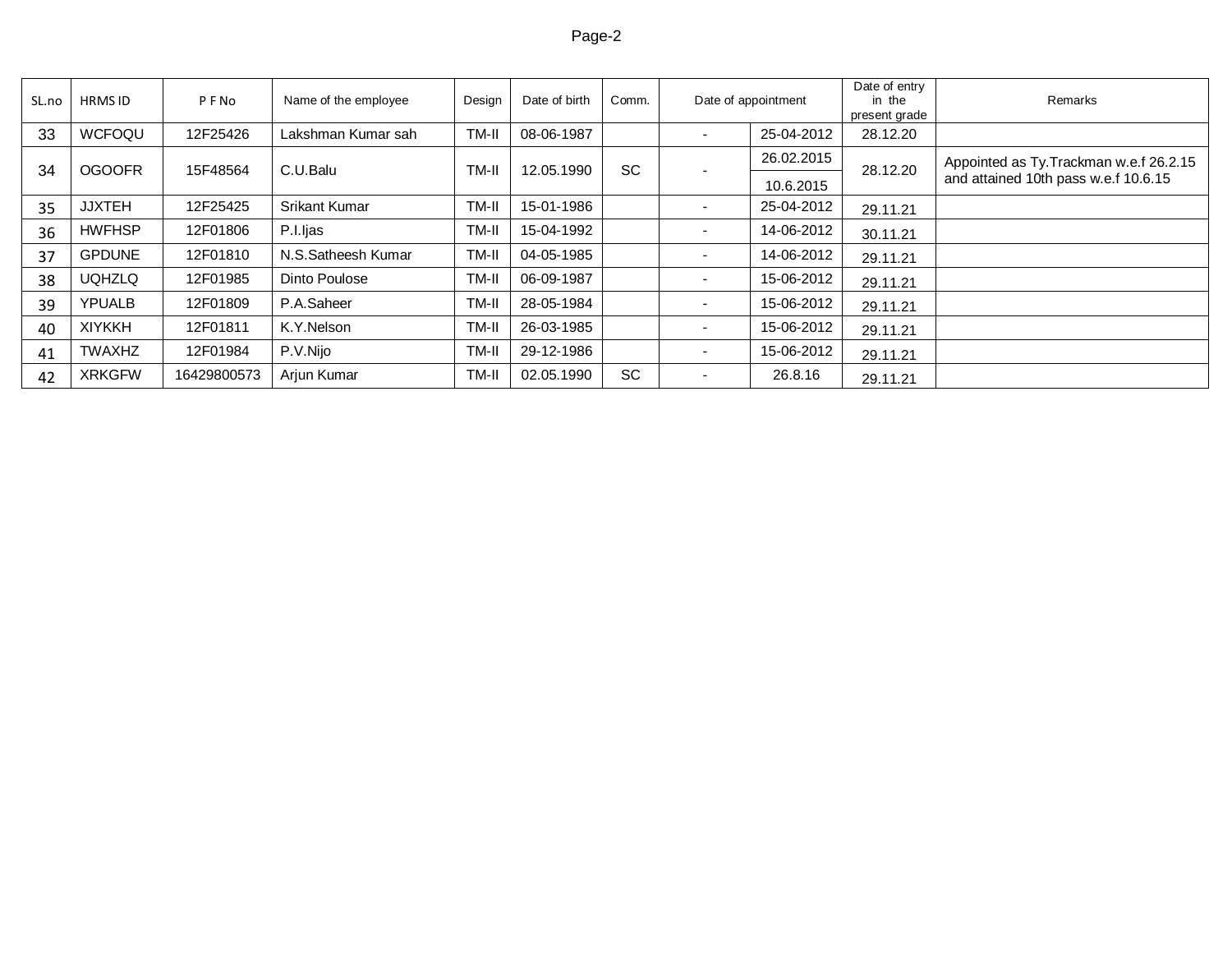| Sanction-41<br>Trackmaintainer-III in PB -1 (5200-20200/-) +1900 (G.Pay) |                |             |                      |             |               |           |                |                        |                                          |                                                                                                                                            |
|--------------------------------------------------------------------------|----------------|-------------|----------------------|-------------|---------------|-----------|----------------|------------------------|------------------------------------------|--------------------------------------------------------------------------------------------------------------------------------------------|
| SL.no                                                                    | <b>HRMS ID</b> | P F No      | Name of the employee | Designation | Date of birth | Comm      |                | Date of<br>appointment | Date of entry<br>in the present<br>grade | Remarks                                                                                                                                    |
|                                                                          | <b>XYYSTM</b>  | 08F00697    | Hanama Nayak         | TM-III      | 21-07-1976    | <b>ST</b> |                | 09-07-2008             | 17.8.12                                  |                                                                                                                                            |
| $\overline{2}$                                                           | <b>RNIPAG</b>  | 12F01986    | Manu Devassy         | TM-III      | 10-02-1987    |           |                | 15-06-2012             | 08.10.17                                 |                                                                                                                                            |
| 3                                                                        | <b>HODSOW</b>  | 08F00566    | M.Anu                | TM-III      | 21-03-1979    |           |                | 02-06-2008             | 12.11.18                                 |                                                                                                                                            |
| 4                                                                        | <b>MNEUBG</b>  | 12F01807    | Ebin Kuriachan       | TM-III      | 12-05-1991    |           |                | 15-06-2012             | 11.11.18                                 |                                                                                                                                            |
| 5                                                                        | <b>HMJGSF</b>  | 12F17139    | K.K.Abdul Azeez      | TM-III      | 31-05-1977    |           |                | 21-08-2012             | 10.11.18                                 |                                                                                                                                            |
| 6                                                                        | <b>IMHUBT</b>  | 12F17140    | E.D.Dinil            | TM-III      | 03-02-1987    |           |                | 21-08-2012             | 10.11.18                                 |                                                                                                                                            |
| $\overline{7}$                                                           | <b>ICLUQU</b>  | 12F17138    | Nibin Devassy        | TM-III      | 07-11-1990    |           |                | 21-08-2012             | 10.11.18                                 |                                                                                                                                            |
| 8                                                                        | <b>AFNTLY</b>  | 12F59150    | K S Sudheesh         | TM-III      | 12-02-1984    |           |                | 13-12-2012             | 10.11.18                                 |                                                                                                                                            |
| 9                                                                        | <b>TOOAPX</b>  | 12F59112    | P A Nissar           | TM-III      | 08-03-1987    |           |                | 15-12-2012             | 10.11.18                                 |                                                                                                                                            |
| 10                                                                       | QKEGIB         | 12F59151    | Teena Varghese       | TM-III      | 15-03-1988    |           |                | 15.12.2012             | 01.01.19                                 |                                                                                                                                            |
| 11                                                                       | <b>DAFSEB</b>  | 12F59111    | Vishnu T M           | TM-III      | 19-01-1992    |           |                | 15-12-2012             | 08.03.19                                 |                                                                                                                                            |
| 12                                                                       | <b>ILPXIE</b>  | 13F59148    | Sidhik Ali.A         | TM-III      | 18.5.81       |           |                | 19.2.2013              | 08.03.19                                 |                                                                                                                                            |
| 13                                                                       | <b>EWWFKR</b>  | 13F59143    | C.N.Diny             | TM-III      | 16.5.87       |           |                | 23.2.2013              | 08.03.19                                 |                                                                                                                                            |
| 14                                                                       | <b>CLZZAH</b>  | 13F59144    | Asha Suresh          | TM-III      | 20.2.83       |           |                | 12.3.13                | 08.03.19                                 |                                                                                                                                            |
| 15                                                                       | <b>PTADWN</b>  | 13F59146    | Arun P.S             | TM-III      | 23.5.87       |           | 12.3.13        |                        | 08.03.19                                 |                                                                                                                                            |
| 16                                                                       | <b>HTKMPK</b>  | 13F59153    | Anitha K.S           | TM-III      | 28.2.76       |           |                | 05.04.2013             | 08.03.19                                 |                                                                                                                                            |
| 17                                                                       | <b>CPNNEI</b>  | 13F80243    | T.U.Veena            | TM-III      | 01.5.91       |           |                | 05.4.13                | 08.03.19                                 |                                                                                                                                            |
| 18                                                                       | <b>ZSNOHK</b>  | 13F59149    | K.Ashok Kumar        | TM-III      | 10.3.84       |           |                | 26.4.2013              | 08.03.19                                 |                                                                                                                                            |
| 19                                                                       | <b>JEPLNB</b>  | 16429801545 | Shiji R              | TM-III      | 27-05-1986    |           |                | 08.9.20                | 08.09.20                                 | She has not completed 02 yrs of service in<br>initial cadre, so continue as T.M-IV vid<br>Sr.DPO/TVC's O.O.no.64/2020/ WP dated<br>08/9/20 |
| 20                                                                       | <b>MKAKCO</b>  | 08F00434    | K.Noushad            | TM-III      | 09.5.1968     |           |                | 29.5.2008<br>17.5.13   | 08.03.19                                 | came on one way transfer from<br>SSE/P.Way MVLK                                                                                            |
| 21                                                                       | <b>TCMLZN</b>  | 13F32365    | Joshy Paul           | TM-III      | 29.1.83       |           |                | 23.5.2013              | 08.03.19                                 |                                                                                                                                            |
| 22                                                                       | <b>AOIZYX</b>  | 13F32363    | Jinraj.E.R           | TM-III      | 4.4.87        |           |                | 10.7.13                | 08.03.19                                 |                                                                                                                                            |
| 23                                                                       | <b>QHYRKT</b>  | 13F32366    | Robin Paul           | TM-III      | 22.7.1988     |           |                | 02.8.13                | 08.03.19                                 |                                                                                                                                            |
| 24                                                                       | <b>JXBYDX</b>  | 13F32367    | Elias Varghese       | TM-III      | 04.7.1990     |           | $\blacksquare$ | 02.8.13                | 08.03.19                                 |                                                                                                                                            |
| 25                                                                       | <b>DNUFRF</b>  | 13F67511    | Jeril Paul           | TM-III      | 23.12.89      |           |                | 27.8.13                | 08.03.19                                 |                                                                                                                                            |
| 26                                                                       | <b>NTTQDC</b>  | 13F74526    | Bibin Avarachan      | TM-III      | 14.8.1991     |           |                | 30.8.13                | 08.03.19                                 |                                                                                                                                            |
| 27                                                                       | <b>GTXGFG</b>  | 14F48647    | V.A.Varghese         | TM-III      | 2.9.1983      |           |                | 15.12.12<br>22.10.13   | 08.03.19                                 | Appointed as Ty. Trackman w.e.f<br>15.12.12 and attained 10th pass<br>w.e.f 22.10.13                                                       |
| 28                                                                       | <b>BOEOHD</b>  | 16429800576 | Mahesh Kumar Rawat   | TM-III      | 11.07.1983    | <b>SC</b> |                | 26.8.16                | 08.03.19                                 |                                                                                                                                            |
| 29                                                                       | <b>IIKJUF</b>  | 16429800575 | Mukesh Kumar Das     | TM-III      | 05.01.1985    | SC        |                | 26.08.16               | 28.12.20                                 |                                                                                                                                            |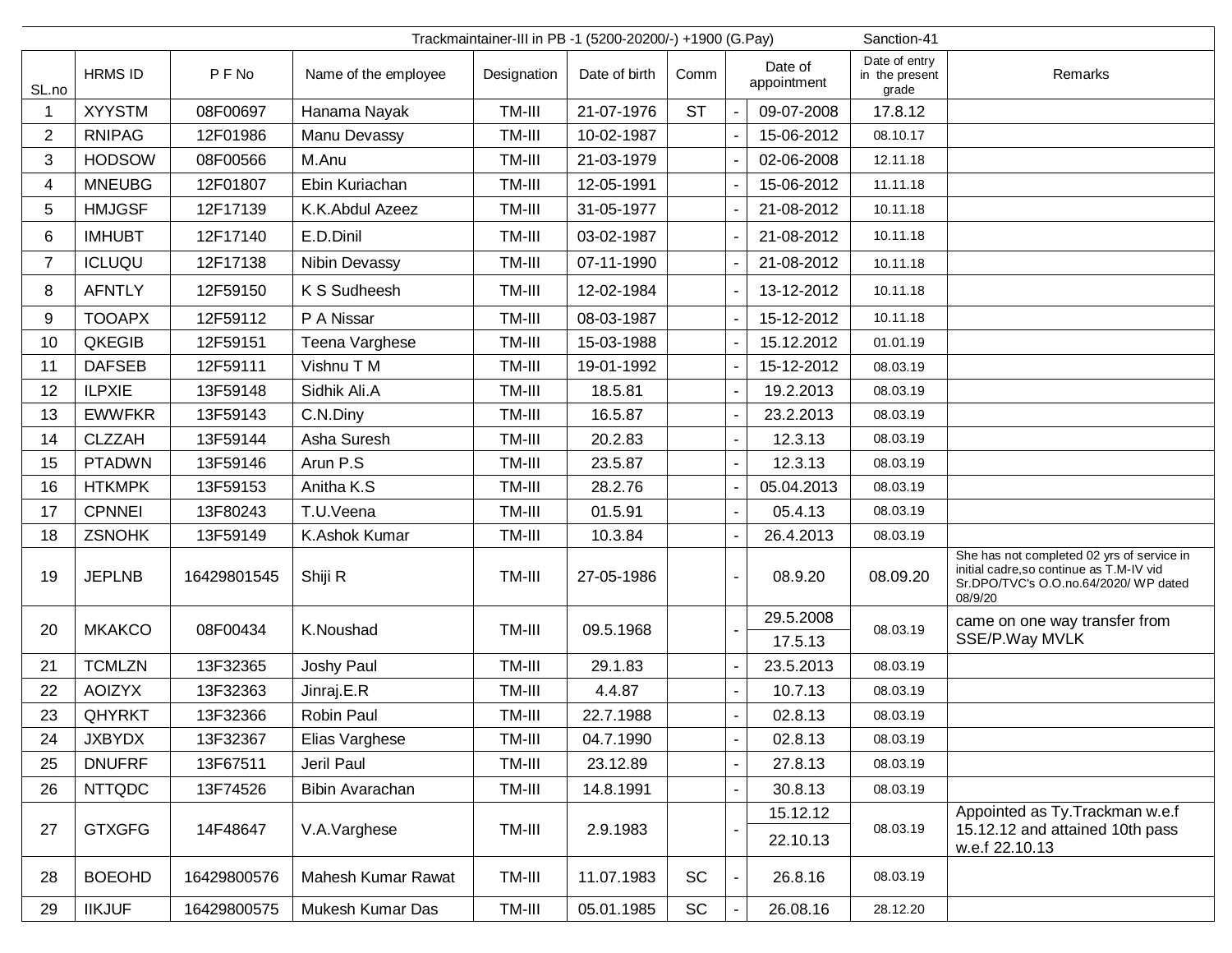|       | Page-2         |             |                      |                     |               |           |         |                        |                                          |         |  |
|-------|----------------|-------------|----------------------|---------------------|---------------|-----------|---------|------------------------|------------------------------------------|---------|--|
| SI.no | <b>HRMS ID</b> | P F No      | Name of the employee | Designation         | Date of birth | Comm      |         | Date of<br>appointment | Date of entry<br>in the present<br>grade | Remarks |  |
| 30    | <b>TIZSRK</b>  | 15313C00428 | Prajula.P.P          | TM-III              | 22.05.1986    | <b>SC</b> |         | 08.05.13<br>06.1.17    | 02.09.21                                 |         |  |
| 31    | <b>AUTPYR</b>  | 16429800916 | Kamlesh Kumar        | TM-III              | 10.2.92       | <b>ST</b> |         | 28.4.17                | 25.01.21                                 |         |  |
| 32    | <b>POKRTS</b>  | 16429800917 | Prem lal Kaji        | TM-III              | 20.8.87       | <b>ST</b> |         | 28.4.17                | 28.12.20                                 |         |  |
| 33    | <b>YWSYDD</b>  | 14F48648    |                      | TM-III              | 18.3.1989     |           |         | 23.5.2013              | 30.11.21                                 |         |  |
|       |                |             | Seby Jacob           |                     |               |           |         | 22.10.13               |                                          |         |  |
| 34    | <b>PTGQCD</b>  | 12F17137    | A.D.Abhai            | TM-III<br>15.5.1982 |               |           | 28.7.12 | 29.11.21               |                                          |         |  |
|       |                |             |                      |                     |               |           |         | 03.12.13               |                                          |         |  |
| 35    | <b>SAAYXS</b>  | 14F02118    | Vishnu Prasad.T.S    | TM-III              | 30.11.1993    |           |         | 23.04.14               | 29.11.21                                 |         |  |
| 36    | <b>MSFTSZ</b>  | 14F12356    | V.S.Sivan            | TM-III              | 04.05.1966    |           |         | 15.05.14               | 29.11.21                                 |         |  |
| 37    | <b>RMWIGP</b>  | 14F52850    | Deepak.M.R           | TM-III              | 16.05.1992    |           |         | 06.11.14               | 29.11.21                                 |         |  |
| 38    | <b>CHYQBD</b>  | 15F11046    | Sibin Jacob          | TM-III              | 17.05.1987    |           | ۰.      | 16.07.15               | 29.11.21                                 |         |  |
| 39    | <b>NNKACP</b>  | 15F48565    | Abdusamad.V.M        | TM-III              | 07.08.1993    |           |         | 16.07.15               | 29.11.21                                 |         |  |
| 40    | <b>DSMTBS</b>  | 15234047224 | Jenish Kumar. V.P    | TM-III              | 01.1.84       | <b>SC</b> |         | 30.6.14                | 29.11.21                                 |         |  |
| 41    | <b>IRMMUG</b>  | 16429800914 | Rajiv Ranjan Kumar   | TM-III              | 21.7.93       | <b>SC</b> |         | 28.4.17                | 29.11.21                                 |         |  |
| 42    | <b>XLCOLS</b>  | 16429800915 | Sunny Deepak Kumar   | TM-III              | 05.11.91      | <b>SC</b> |         | 28.4.17                | 29.11.21                                 |         |  |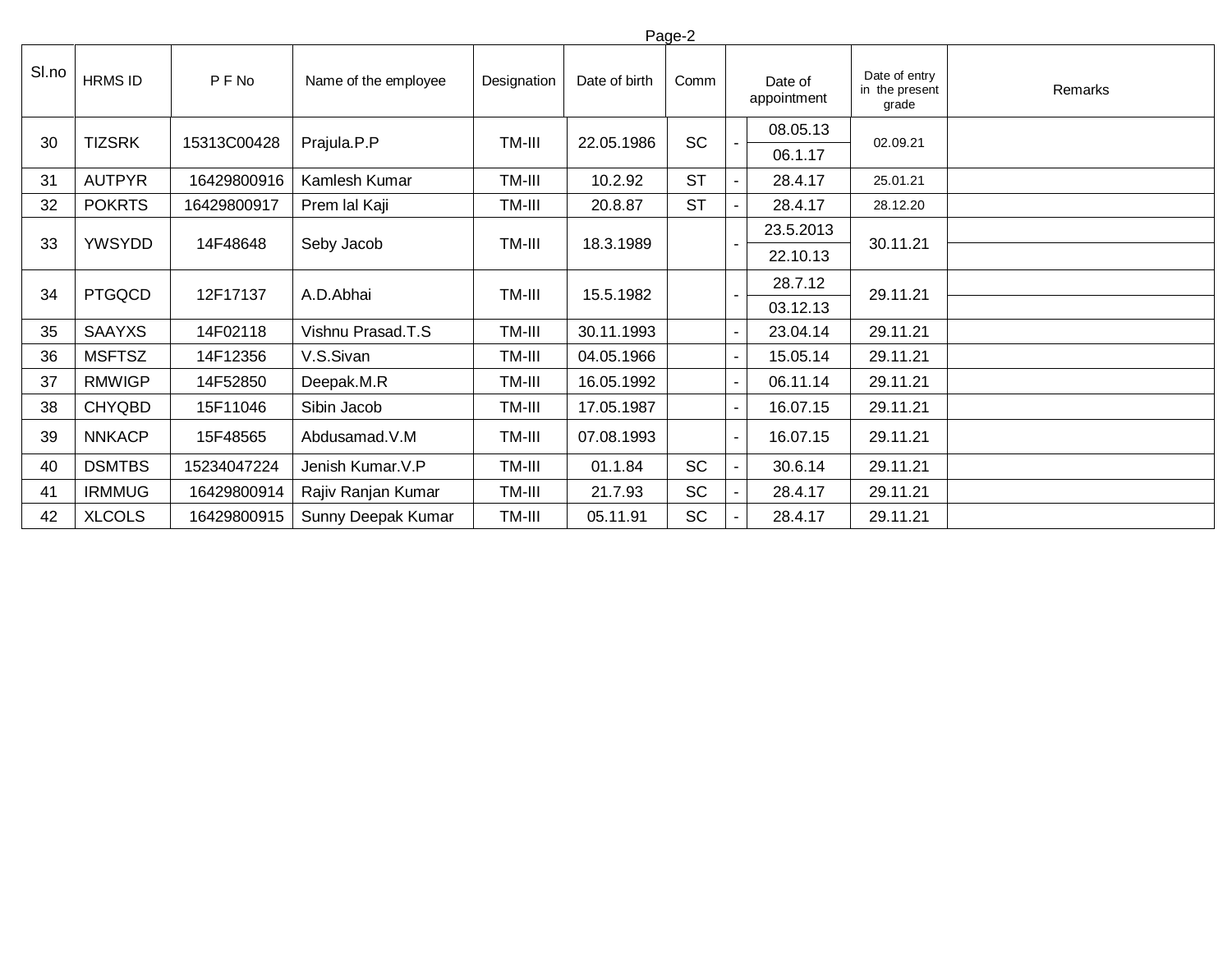|                  | Trackmaintainer-IV in PB -1 (5200-20200/-) +1800 (G.Pay)<br>Sanction-91 |             |                           |             |                  |     |                          |                     |                                             |                                                                                                        |  |  |
|------------------|-------------------------------------------------------------------------|-------------|---------------------------|-------------|------------------|-----|--------------------------|---------------------|---------------------------------------------|--------------------------------------------------------------------------------------------------------|--|--|
| <b>SL</b><br>.no | <b>HRMS ID</b>                                                          | PFNo        | Name of the<br>employee   | Designation | Date of<br>birth | Com |                          | Date of appointment | Date of entry<br>in the<br>present<br>grade | Remarks                                                                                                |  |  |
| 1                | AFZMKA                                                                  | 14F40292    | Arun C.S                  | TM-IV       | 01.05.1991       |     |                          | 23.07.2014          | 23.07.14                                    |                                                                                                        |  |  |
| $\overline{2}$   | <b>LCPMPQ</b>                                                           | 15F11047    | Joji Joy                  | TM-IV       | 28.09.1994       |     | $\blacksquare$           | 16.07.2015          | 16.07.15                                    |                                                                                                        |  |  |
| 3                | <b>AFBKEL</b>                                                           | 15F11048    | Nijo Jose                 | TM-IV       | 06.11.1994       |     | ä,                       | 16.07.2015          | 16.07.15                                    |                                                                                                        |  |  |
| $\overline{4}$   | <b>BZDFXP</b>                                                           | 14F78272    | E.A.Alshad                | TM-IV       | 13.05.1983       |     | $\blacksquare$           | 13.02.2014          | 19.11.15                                    | Appointed as Ty. Trackman & assigned<br>seniority from attaining Xth pass equivalency                  |  |  |
| 5                | <b>TRDQDR</b>                                                           | 15551503803 | Neethu Bose.K             | TM-IV       | 31.03.1987       |     | -                        | 21.11.2015          | 21.11.15<br>727.8.16                        | Came on mutual transfer with Sri<br>P.Sudheesh from PGT divn and reported to<br>AWY section on 27/8/16 |  |  |
| 6                | <b>OGIMIJ</b>                                                           | 04F00300    | K.P.Radhakrishnan         | TM-IV       | 16.4.1964        |     | $\blacksquare$           | 13.10.2004          | 21.01.16                                    | Came on inter section one way transfer from<br>SSE/P.Way/KTYM                                          |  |  |
| $\overline{7}$   | <b>DMFWPN</b>                                                           | 15413040485 | A.P.Sreekumar             | TM-IV       | 23.02.1980       |     | $\overline{a}$           | 25.03.2013          | 22.6.16                                     |                                                                                                        |  |  |
| 8                | <b>PTHXHO</b>                                                           | 15413040272 | Vinesh Vijayan            | TM-IV       | 05.04.1983       |     | $\blacksquare$           | 09.03.2013          | 28.6.16                                     |                                                                                                        |  |  |
| 9                | ZNZGGS                                                                  | 15413040406 | K.S.Prasanth              | TM-IV       | 03.04.1986       |     | ٠                        | 27.03.2013          | 21.6.16                                     | Came on one way request transfer from<br>MDU Division and reported to AWY section                      |  |  |
| 10               | <b>RFLHKS</b>                                                           | 15413040407 | P.B.Musthafal<br>Muqthar  | TM-IV       | 18.11.1989       |     | $\blacksquare$           | 27.03.2013          | 21.6.16                                     | on 5/7/16                                                                                              |  |  |
| 11               | <b>IKMYEO</b>                                                           | 13040399    | M.V.Vijith                | TM-IV       | 14.05.1990       |     | ä,                       | 15.03.2013          | 21.6.16                                     |                                                                                                        |  |  |
| 12               | <b>NHLTDR</b>                                                           | 15314C00281 | C.H.Suhas                 | TM-IV       | 01.06.1986       |     |                          | 18.06.2014          | 09.08.16                                    | Came on one way request transfer from TPJ<br>Divn & reported to AWY section on 31.08.16                |  |  |
| 13               |                                                                         | 16429800579 | Rahul Singh Pal           | TM-IV       | 19.10.1989       |     |                          | 18.08.2016          | 18.08.16                                    | On deputation at CVO/O/MS                                                                              |  |  |
| 14               | <b>DHHPRW</b>                                                           | 15413040383 | Shijin<br>V.Muhammed      | TM-IV       | 10.4.1987        |     | -                        | 20.03.2013          | 02.09.16                                    | Came on one way request transfer TCR<br>section                                                        |  |  |
| 15               | <b>TENOYW</b>                                                           | 16429800721 | Subodh Kumar<br>Chaudhary | TM-IV       | 31.12.1993       |     | ä,                       | 24.09.16            | 24.09.16                                    |                                                                                                        |  |  |
| 16               | <b>ULFIIC</b>                                                           | 15214MAS178 | Majeesh Madhavan          | TM-IV       | 26.5.85          |     | $\blacksquare$           | 16.10.14            | 18.01.17                                    | Came from MAS divn on one way request<br>transfer                                                      |  |  |
| 17               | <b>ROTQYM</b>                                                           | 164PWAWYSKA | Shyam Kumar.P.A           | TM-IV       | 14.12.84         |     |                          | 12.11.14<br>31.1.17 | 31.1.17                                     | Appointed as Ty. Trackman & assigned<br>seniority from attaining Xth pass equivalency                  |  |  |
| 18               | <b>EBXRFF</b>                                                           | 16415F21589 | Gokul.M.S                 | TM-IV       | 12.8.90          |     | $\overline{\phantom{a}}$ | 24.11.15            | 18.02.17                                    | came from SSE/P.Way/ALLP section on<br>inter section request transfer                                  |  |  |
| 19               | <b>OEBEHI</b>                                                           | 15284047213 | Dhanya.M.R                | TM-IV       | 10.5.87          |     | ä,                       | 30.6.14             | 28.03.17                                    | Came from MAS divn on one way request<br>transfer                                                      |  |  |
| 20               | <b>IZUXZN</b>                                                           | 16429800905 | Pankaj Kumar              | TM-IV       | 15.3.95          |     | ÷                        | 28.4.17             | 28.4.17                                     |                                                                                                        |  |  |
| 21               | AWWDZQ                                                                  | 16429800906 | Brajesh Kumar             | TM-IV       | 15.10.93         |     | $\blacksquare$           | 28.4.17             | 28.4.17                                     |                                                                                                        |  |  |
| 22               | <b>BRIKIU</b>                                                           | 16429800907 | Akash Kumar               | TM-IV       | 01.1.95          |     |                          | 28.4.17             | 28.4.17                                     |                                                                                                        |  |  |
| 23               | <b>NPZBCR</b>                                                           | 16429800912 | Anand Raj Anand           | TM-IV       | 15.9.95          |     | $\blacksquare$           | 28.4.17             | 28.4.17                                     |                                                                                                        |  |  |
| 24               | <b>BTWMLQ</b>                                                           | 16429800913 | Anand Kumar               | TM-IV       | 06.07.90         |     | ٠                        | 28.4.17             | 28.4.17                                     |                                                                                                        |  |  |
| 25               | <b>CTDFLL</b>                                                           | 15461506758 | Prasanth Antony           | TM-IV       | 20.5.77          |     | $\overline{\phantom{a}}$ | 03.12.15            | 09.06.17                                    | Came on one way request transfer from SA<br>divn                                                       |  |  |
| 26               | <b>JZXEAN</b>                                                           | 14MAS236    | G.S.Prasanth              | TM-IV       | 15.05.89         |     | $\overline{a}$           | 10.10.14            | 02.08.17                                    | Came on one way request transfer from<br>MAS divn                                                      |  |  |